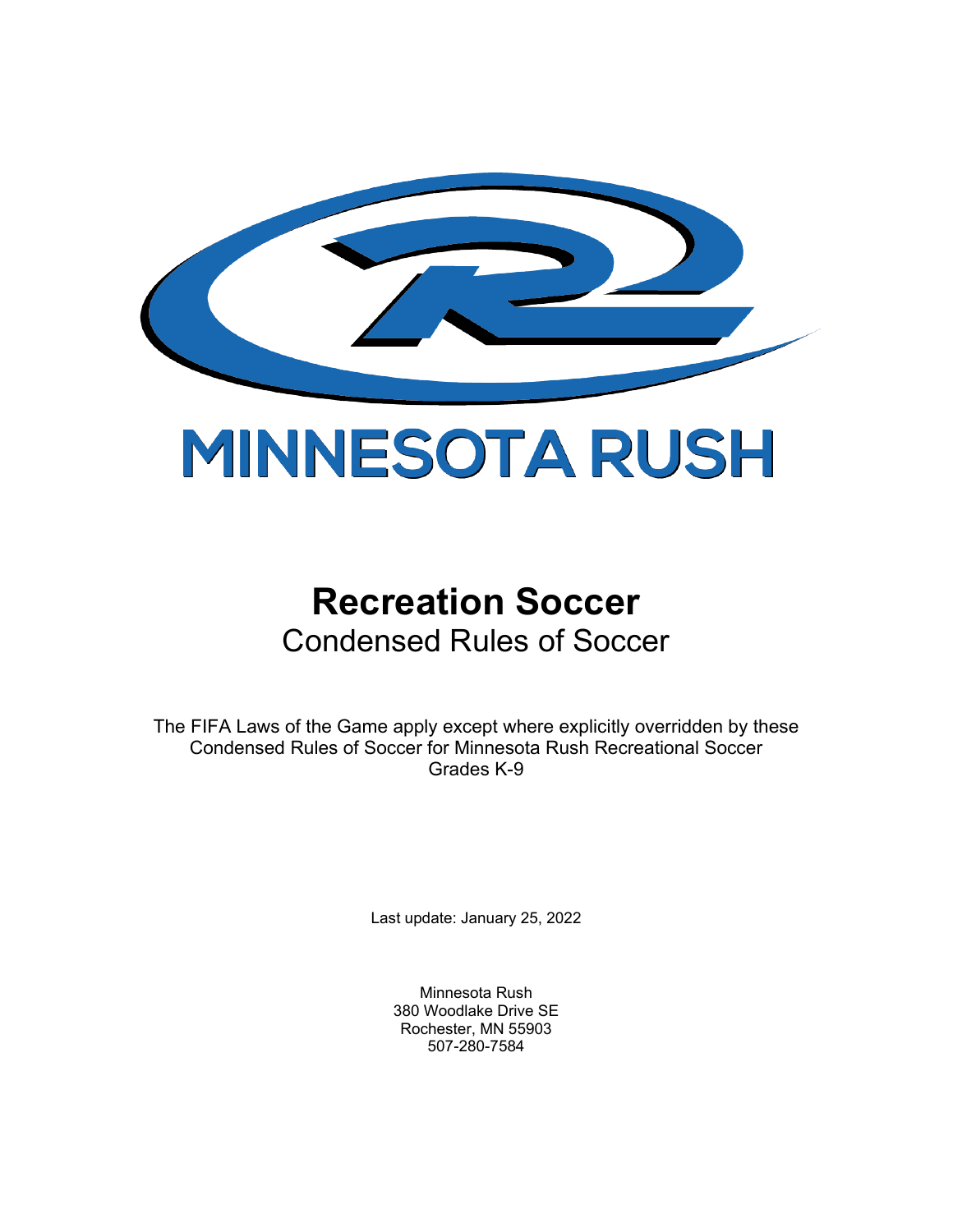## **Rules for Grades K-2**

**The Field of Play:** The field is rectangular. It's size can vary depending on the space available.

#### **The Ball:** Size 3

**Number of Players:** 4 – no goalkeeper, 2 simultaneous games.

In the interest of good sportsmanship, if a team does not have enough players to field a team (i.e. 4), Minnesota Rush requires that opponents also play shorthanded. Players may not be borrowed from another team without the permission of the opponent's coach.

**Substitutions:** In the interest of smooth game flow, coaches should substitute at the quarter breaks, after a goal or in cases of an injury. However, in order to give players equal playing time, substitutions can be done during play if they can be done without interrupting the flow of the game.

**Playing Time:** Coaches are REQUIRED to play every child at least half of every game except for disciplinary reasons. Players should not lose playing time just for missing some practices. If you have any questions about this rule please contact the Minnesota Rush office.

**Player's Equipment:** Each player must wear shoes, socks, shin guards, shorts or long pants and a team shirt. The shin guards must be completely covered by the player's socks and protect the entire shin. Soccer shoes are strongly recommended but shoes are not required to have cleats. Tennis shoes are allowed. If the shoes are not soccer shoes but they do have cleats, they must not have any sharp edges. Shoes with toe cleats are not allowed. Glasses must be secured by a strap and no jewelry can be worn.

**Coaches:** At least 2 per team

• A coach or parent should be a field monitor for each game. In most cases a coach or parent from each team will monitor the game

**Monitor:** Duties of the monitor are:

- 1. Keep the time
- 2. Start the game and keep it going
- 3. Stay clear of the goal
- 4. Do **NOT** coach from the field
- 5. Instruct players on the appropriate game restart but let the players retrieve and place the ball to restart the game
- 6. Control any fouls or misconduct

**Duration of the Game:** Four 10-minute periods 2 minutes between quarters

5 minutes at half-time. Switch ends of the field.

**The Start of Play:** The team winning the coin toss (or the team chosen) will kickoff to start the 1<sup>st</sup> and 3<sup>rd</sup> quarters. The other team will kickoff to start the  $2<sup>nd</sup>$  and  $4<sup>th</sup>$  quarters. Each player stays on their own half of the field with the defending players outside the center circle until the ball has been kicked. The ball may be kicked in any direction and must be touched by another player before the kicker can touch it again. A goal may NOT be scored directly from a kickoff. After a goal, the team that was scored upon kicks off. After the half-time break, the teams change ends. If the monitor stops the game for an injured player, restart play with a dropped ball.

**Ball In and Out of Play:** The ball is out of play when the ENTIRE ball crosses over the entire goal line or touch line, whether on the ground or in the air.

**Method of Scoring:** A goal is scored when the ENTIRE ball crosses over the entire goal line into the goal.

**Goal Area During Play:** Players should not stand in front of the goal during active play unless they are currently playing the ball. A player may pass the goal only to get from one side of the field to the other. No player should be "camped" in front of the goal at any time. NO GOALIES!

**Kick In:** The ball is put back into play where it crossed the touch line. A goal may not be scored directly from a kick in. The kick is taken by a player from the team opposite to that of the player who touched the ball last. Opponents must be at least 6 yards from the ball until it is kicked.

**Goal Kick:** A goal kick is taken when the ball completely crosses the goal line on either side of the goal and was last touched by the attacking team. The ball is placed on the ground anywhere on the half-circle in front of the goal mouth and is kicked by one of the players on the defending team. Members of the attacking team must be 6 yards from the ball. The kicker may not kick the ball again until it is touched by another player.

**Corner Kick:** A corner kick is taken when the ball completely crosses the goal line on either side of the goal and was last touched by the defending team. The ball is placed within 1 yard of the corner of the field, nearest to where it went out. The kick is taken by a player from the attacking team. Opponents must be 6 yards from the ball. The kicker may not kick the ball again until it is touched by another player. A goal MAY be scored directly from a corner kick.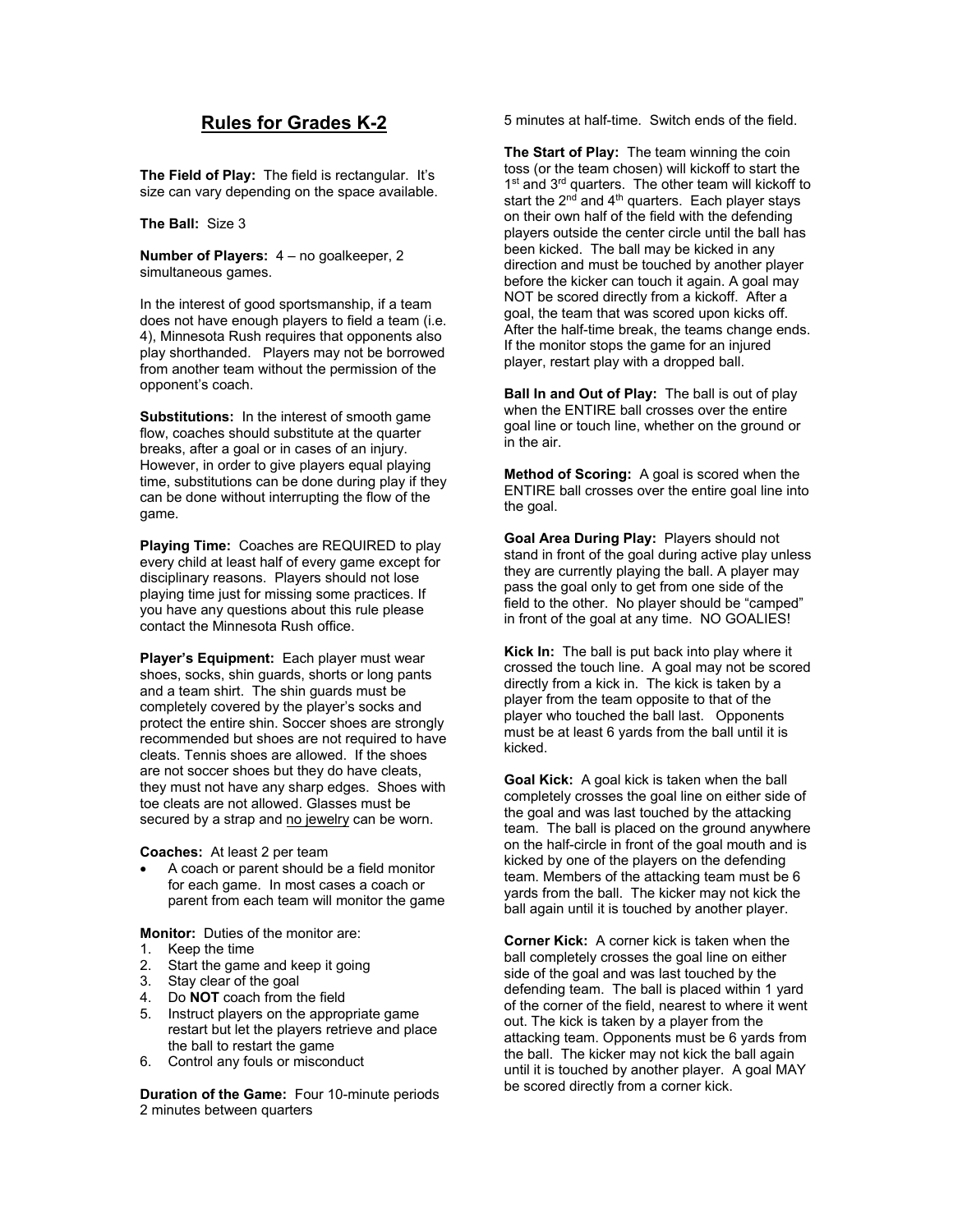#### **Offside:** There is no offside in grades K-2

**Heading:** Formal Statement from US Soccer (Spring 2016): "As part of U.S. Soccer's Player Safety Campaign, players 10 years old and younger are prohibited from heading the ball in practice and in games**"**

**Bleeding:** Any player that starts to bleed while playing must leave the field until the bleeding stops. The player should not re-enter the field with blood on any part of their uniform; that piece of the uniform should be changed. This rule applies to practices as well as games.

**Fouls and Misconduct:** Must be deliberate

- 1. Hitting, kicking, tripping, pushing, holding, jumping into or spitting at an opponent
- 2. Handling the ball deliberately (not just the ball hitting a player's hand or arm)
- 3. Playing dangerously. Sliding tackles are considered dangerous play for grades K-2
- 4. Charging an opponent carelessly, recklessly or with excessive force.

All penalties assessed are an Indirect Free Kick (After the ball is kicked, another player must touch the ball before a goal can be scored). Opponents must be at least 6 yards from the ball until it is kicked.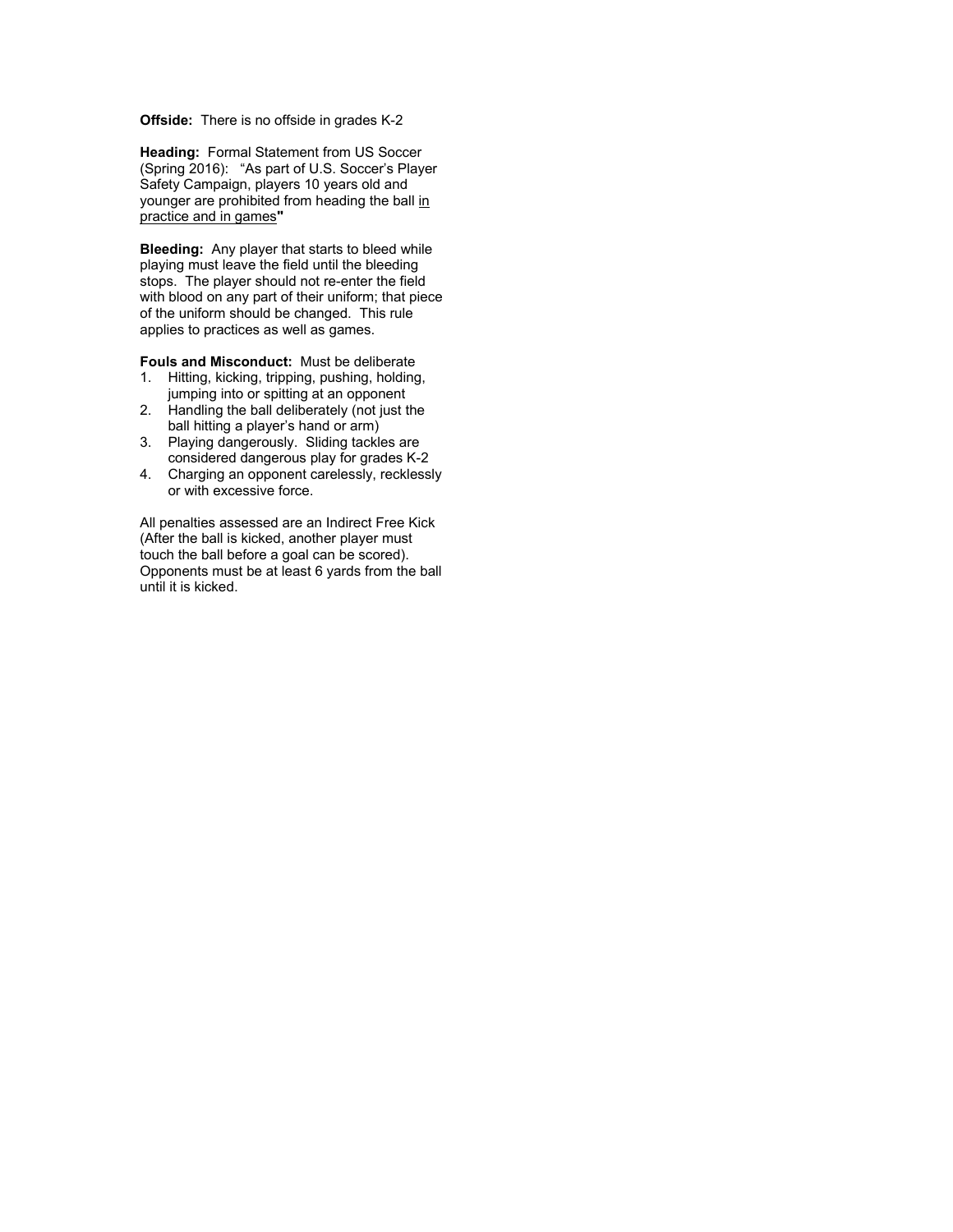## **Rules for Grades 3-4**

**The Field of Play:** The field is rectangular. It's size may vary depending on the space available. The small rectangle at the end of the field is the penalty area.

*US Soccer mandate (Fall 2017):* There will be a Build Out line on each end of the fields that is equidistant between the top of the penalty area and the midfield line.

**The Ball:** Size 4

**Number of Players:** 7 – one must be the goalkeeper, minimum of 5

In the interest of good sportsmanship, if a team does not have enough players to field a full team, Minnesota Rush requires that opponents also play short handed. Players may not be borrowed from another team without the permission of the opponent's coach.

**Substitutions:** Any number of substitutions is allowed during the game. A substitution may be made at any stoppage of play. Players that are ready to sub in should be at the midfield line and wait there until the referee signals for them to come in.

**Playing Time:** Coaches are REQUIRED to play every child at least half of every game except for disciplinary reasons. Players should not lose playing time just for missing some practices. If you have any questions about this rule please contact the Minnesota Rush office.

**Player's Equipment:** Each player must wear shoes, socks, shin guards, shorts or long pants and a team shirt. Goalkeepers must wear shirts that distinguish them from the other players. The shin guards must be completely covered by the player's socks and protect the entire shin. Soccer shoes are strongly recommended but shoes are not required to have cleats. Tennis shoes are allowed. If the shoes are not soccer shoes but they do have cleats, they must not have any sharp edges. Shoes with toe cleats are not allowed. Glasses must be secured by a strap and no jewelry can be worn.

**Sidelines:** Teams should be on the opposite side of the field as the spectators. The team bench areas should be between the fields being used for games and the spectators should be on the opposite sides.

**Referee:** The duties of the referee include, but are not limited to:

1. Enforcing the laws of the game in a consistent manner

- 2. Refraining from penalizing where he/she is satisfied that by doing so the offending team would be given an advantage
- 3. Stopping the game, if in his/her opinion, someone is injured
- 4. Keep the time

**Assistant Referees:** Assistant referees are not used at this level

### **Duration of the Game:**

Grades 3-4 = 25 minute halves *(updated Spring 2021)*

5 minutes at half-time. Switch ends of the field.

**The Start of Play:** The team winning the coin toss (or the team chosen) will kickoff to start the 1<sup>st</sup> half. The other team will kickoff to start the 2<sup>nd</sup> half. Each player stays on their own half of the field with the defending players outside the center circle until the ball has been kicked. The ball may be kicked in any direction and must be touched by another player before the kicker can touch it again. A goal may NOT be scored directly from a kickoff. After a goal, the team that was scored upon kicks off. After the half-time break, the teams change ends. If the referee stops the game for an injured player, restart play with a dropped ball.

**Ball In and Out of Play:** The ball is out of play when the ENTIRE ball crosses over the entire goal line or touch line, whether on the ground or in the air or when the game is stopped by the referee.

**Method of Scoring:** A goal is scored when the ENTIRE ball crosses over the entire goal line into the goal.

**Throw-In:** When the ball completely crosses the touch line, the ball is put back into play by a throw-in from the spot where the ball went out, by a player from the team opposite to that of the player that touched it last. The player must face the field of play, have both feet on the ground on or outside the touch line and throw the ball with both hands from behind and over their head. The thrower may not play the ball again until it has been touched by another player. A goal may not be scored directly from a throw-in.

**Goal Kick:** A goal kick is taken when the ball completely crosses the goal line on either side of the goal and was last touched by the attacking team. The ball is put back into play by a kick from anywhere within the goal area by a player from the defending team. If no goal area is marked on the field, the kick should be taken from anywhere within 5 yards of the goal. All members of the attacking team must be behind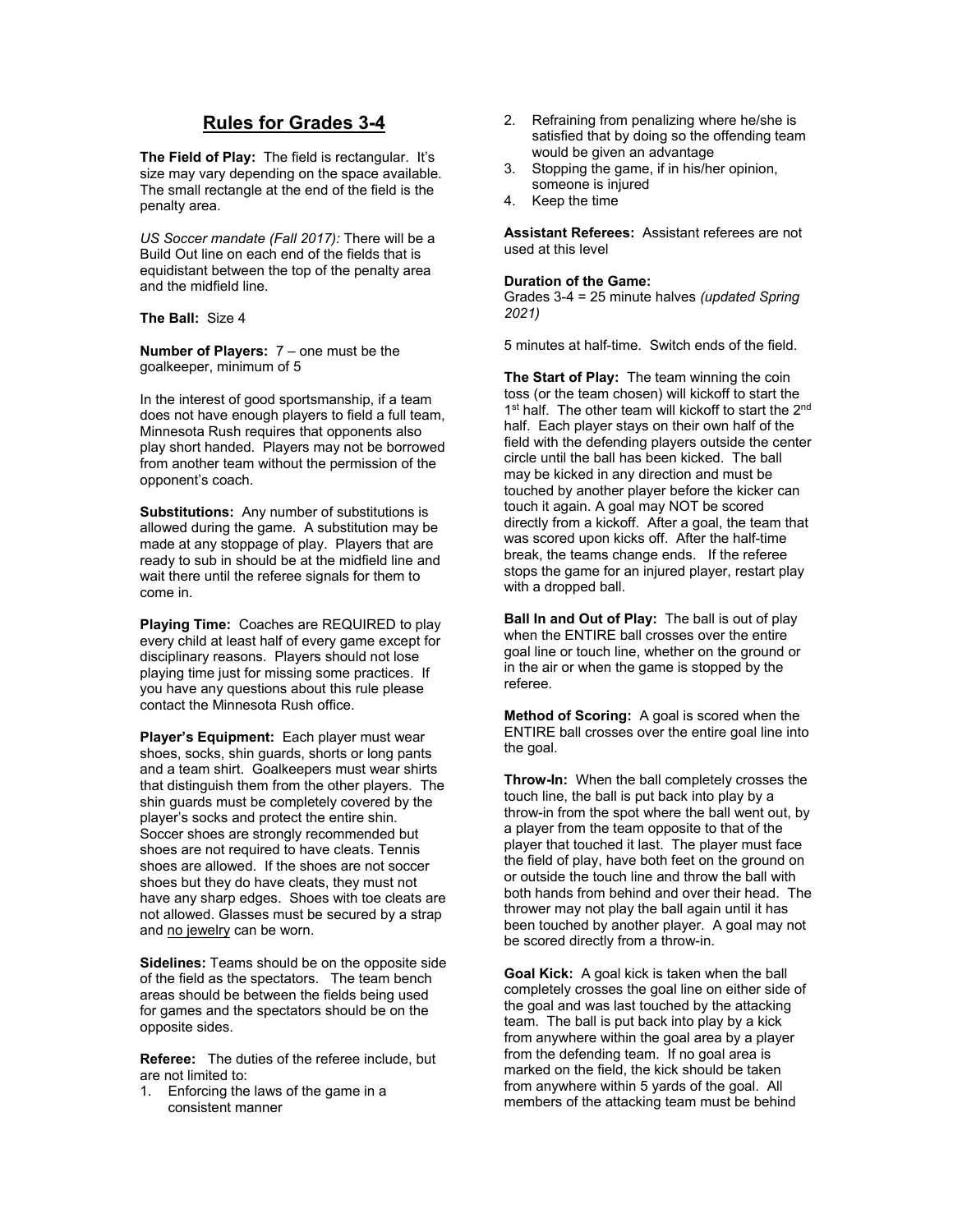the Build Out line until the kick is taken. The ball must go outside the penalty area before it may be played again by either team. If the ball does not go outside the penalty area, the goal kick is retaken. The kicker may not touch the ball again until it is touched by another player. A goal MAY be scored directly from a goal kick.

**Build Out Zone:** *US Soccer mandate (Fall 2017):* When a team is awarded a goal kick, a free kick inside their own Build Out line or the goalie gains possession of the ball, all opposing players must drop behind the Build Out line to facilitate playing out of the back. Once the ball is back in play, (i.e. the goal kick is taken or the goalie releases the ball from his/her hands) the defending players may cross the line.

The goalie/kick taker can put the ball in play before the opponent has retreated to the Build Out line if the choose to. Play resumes as normal once the ball is put into play.

**Punting:** *US Soccer mandate (Fall 2017):*  Goalies are not allowed to punt or drop kick the ball. If the goalie punts the ball, an indirect free kick will be awarded from the top of the penalty area.

**Corner Kick:** A corner kick is taken when the ball completely crosses the goal line on either side of the goal and was last touched by the defending team. The ball is placed within 1 yard of the corner of the field, nearest to where it went out. The kick is taken by a player from the attacking team. Opponents must be 8 yards from the ball. The kicker may not kick the ball again until it is touched by another player. A goal MAY be scored directly from a corner kick.

**Heading:** *US Soccer mandate (Spring 2016):* "As part of U.S. Soccer's Player Safety Campaign, players 10 years old and younger are prohibited from heading the ball in practice and in games. To this end, when a player deliberately heads the ball in a game, an indirect free kick should be awarded to the opposing team from the spot of the offense. If the deliberate header occurs in the goal area, the indirect free kick should be taken outside the goal area line at the point nearest to where the infringement occurred. If a player does not deliberately head the ball, then play should continue."

**Offside:** *US Soccer mandate (Fall 2017):* A player is in an offside position when the player is closer to the other team's goal line than both (a) the ball and (b) the second-to-last opponent, unless the attacking player is on their own side of the Build Out line. A player should only be penalized for being in an offside position when

the ball is played to them by a teammate and they are or become actively involved in the play.

A player shall not be declared offside (a) merely because they are in an offside position or (b) if they receive the ball directly from a goal kick, corner kick or throw-in. Offside shall be judged from the moment the ball is kicked by one of their teammates, not when the player receives the ball.

**Fouls and Misconduct:** All penalties assessed are an Indirect Free Kick (After the ball is kicked, another player must touch the ball before a goal can be scored). Opponents must be at least 8 yards from the ball until it is kicked.

An Indirect free kick shall be given to the other team when a player commits any of the following 6 offenses in a careless or reckless manner or with excessive force:

- 1. Kicks or attempts to kick an opponent
- 2. Trips or attempts to trip an opponent
- 3. Jumps at an opponent
- 4. Charges an opponent<br>5. Strikes or attempts to s
- 5. Strikes or attempts to strike an opponent<br>6. Pushes an opponent
- Pushes an opponent

Or a player commits any of the following 3 offenses:

- 1. Spits at an opponent
- 2. Holds an opponent
- 3. Handles the ball deliberately (not just the ball hitting a player's hand or arm)

Additionally, an Indirect free kick shall be given to the other team when a player commits any of the following:

- 1. Plays in a manner considered dangerous by the referee. Dangerous play will include (a) sliding tackles, (b) charging the goalie after the goalie has control of the ball. The goalie is considered to have control of the ball by touching it with any part of his/her hands or arms.
- 2. When not playing the ball, impedes the progress of an opponent
- 3. Prevents the goalkeeper from releasing the ball from his/her hands
- 4. As the goalkeeper, and having possession of the ball in his/her hands, takes more than 6 seconds to release the ball
- 5. As the goalkeeper, after releasing the ball into play, touches the ball again with his/her hands before it touches a player from the other team
- 6. Deliberately kicks (or on a throw-in) throws the ball to their own goalkeeper and the goalkeeper touches the ball with his/her hands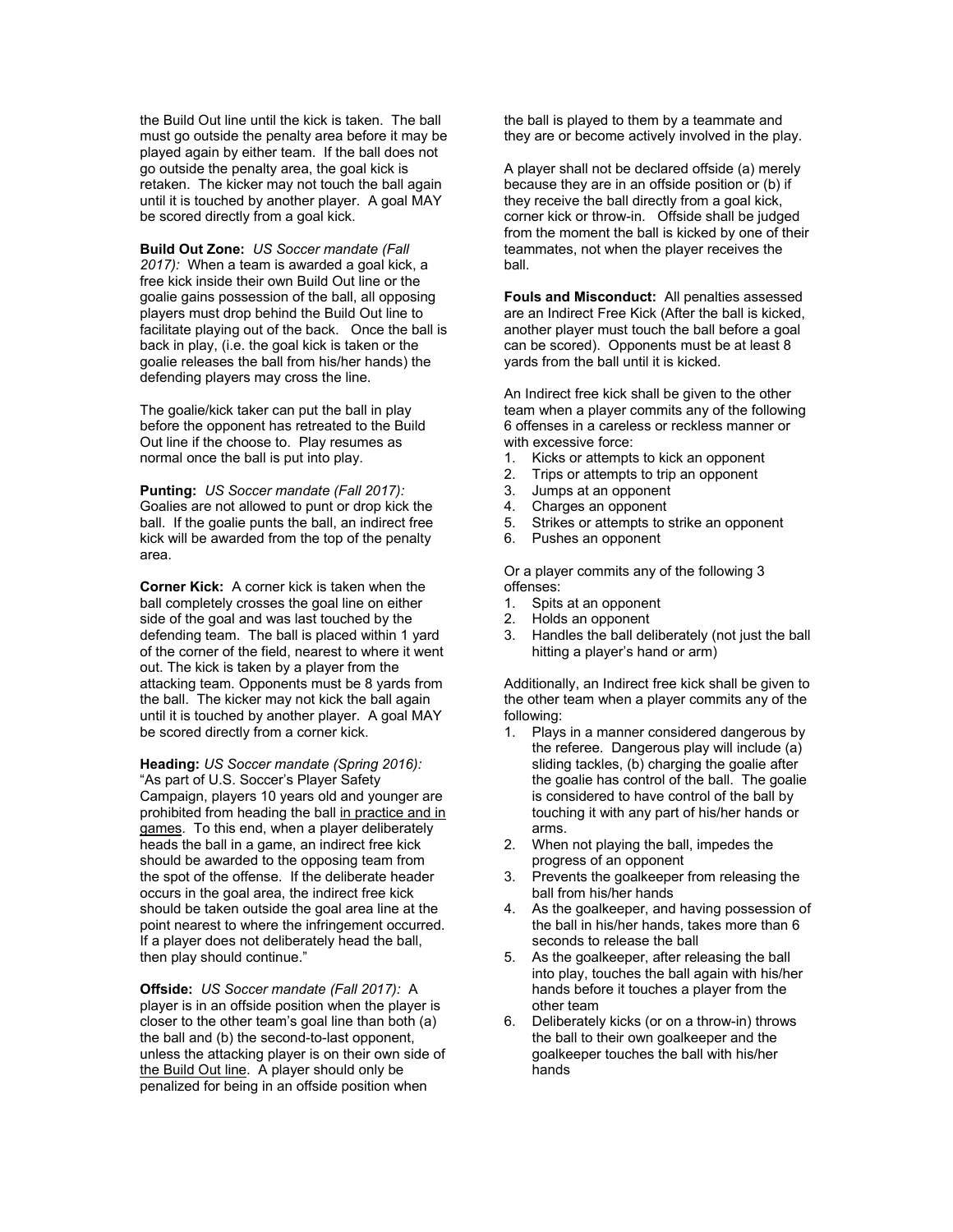**Misconduct:** A player shall be cautioned and shown a yellow card if they:

- 1. Are guilty of unsporting behavior
- 2. Show dissent by word or action
- 3. Persistently violate the laws of the game
- 4. Delay restart of play
- 5. Fail to yield the required distance on a free or corner kick (8 yards)
- 6. Enter or re-enter the field without the referee's permission
- 7. Deliberately leave the field without the referee's permission

A player shall be sent off the field and shown a red card if they:

- 1. Are guilty of serious foul play
- 2. Are guilty of violent conduct
- 3. Use offensive, insulting, or abusive language and/or gestures
- 4. Spit at any person
- 5. Deny a goal or obvious goal scoring opportunity by an illegal action
- 6. Receive a second caution (yellow card) in the same match

**Free Kick:** All free kicks are indirect and must be taken at least 8 yards from the goal

**Penalty Kick:** No penalty kicks. Free kicks for any foul committed inside the penalty area will be indirect and will be moved to the edge of the penalty area.

**Bleeding:** Any player that starts to bleed while playing must leave the field until the bleeding stops. The player should not re-enter the field with blood on any part of their uniform; that piece of the uniform should be changed. This rule applies to practices as well as games.

#### **THE REFEREE IS THE FINAL AUTHORITY**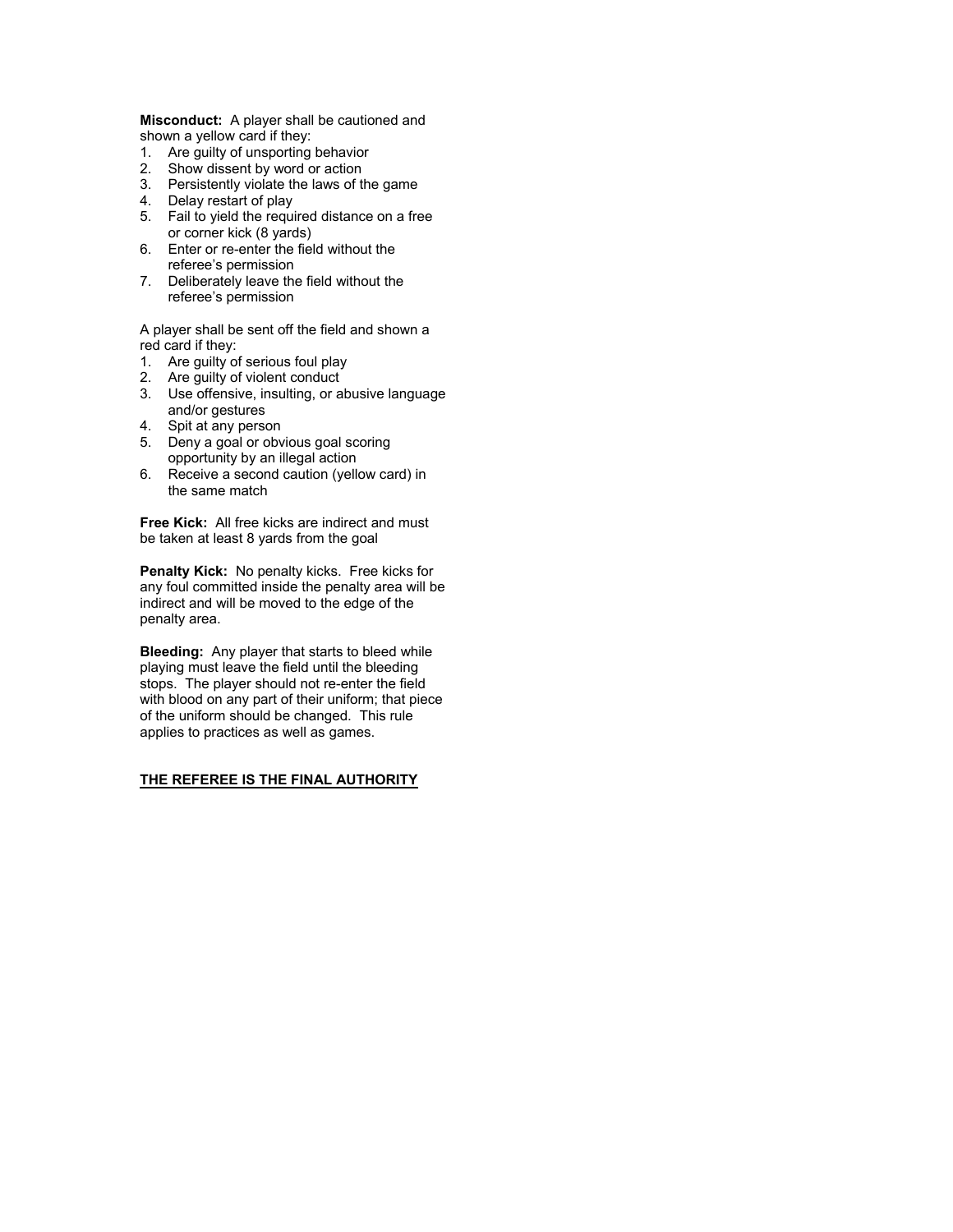## **Rules for Grades 5-9**

**The Field of Play:** The field is rectangular. It's size may vary depending on the space available. The small rectangle at the end of the field (if there is one) is the goal area. The larger rectangle is the penalty area.

*US Soccer mandate (Fall 2017) – 5th grade only:*  There will be no Build Out lines painted on the field but it is considered to be in line with the bottom of the center circle on each half. Markers/cones may or may not be placed on each sideline to indicate the location of the Build Out line.

**The Ball:** Grades  $5-6$  = size 4, Grades  $7-9$  = size 5

#### **Number of Players:**

Grades 5**-**6 = 9, one must be the goalkeeper, minimum of 7

Grades 7-9 = 11, one must be the goalkeeper, minimum of 7

In the interest of good sportsmanship, if a team does not have enough players to field a full team, Minnesota Rush requires that opponents also play short handed. Players may not be borrowed from another team without the permission of the opponent's coach.

**Substitutions:** Any number of substitutions are allowed during the game. Players that are ready to sub in should be at the midfield line and wait there until the referee signals for them to come in.

Grades 5-6: A substitution may be made at any stoppage of play.

Grades 7-9: A substitution may be made (a) before any kick=off, (b) before either team's goal kick, (c) prior to a throw in, by the team with possession of the ball, if the team in possession is substituting, both teams may substitute, and (d) whenever the referee stops play for an injury.

**Playing Time:** Coaches are REQUIRED to play every child at least half of every game except for disciplinary reasons. Players should not lose playing time just for missing some practices. If you have any questions about this rule please contact the Minnesota Rush office.

**Player's Equipment:** Each player must wear shoes, socks, shin guards, shorts or long pants and a team shirt. Goalkeepers must wear shirts that distinguish them from the other players. The shin guards must be completely covered by the player's socks and protect the entire shin.

Soccer shoes are strongly recommended but shoes are not required to have cleats. Tennis shoes are allowed. If the shoes are not soccer shoes but they do have cleats, they must not have any sharp edges. Shoes with toe cleats are not allowed. Glasses must be secured by a strap and no jewelry can be worn.

**Sidelines:** Teams should be on the opposite side of the field as the spectators. The team bench areas should be between the fields being used for games and the spectators should be on the opposite sides.

**Referee:** The duties of the referee include, but are not limited to:

- 1. Enforcing the laws of the game in a consistent manner
- 2. Refraining from penalizing where he/she is satisfied that by doing so the offending team would be given an advantage
- 3. Stopping the game, if in his/her opinion, someone is injured
- 4. Keep the time

**Assistant Referees:** The assistant referees assist the referee by signaling the referee when the ball goes out of bounds or when an offside violation occurs. They may also signal for other fouls or misconduct which occurs out of the view of the referee.

#### **Duration of the Game:**

Grades 5-6 = 30 minute halves Grades 7-9 = 35 minute halves

All grades, 5 minutes at half-time. Switch ends of the field.

**The Start of Play:** The team winning the coin toss (or the team chosen) will kickoff to start the 1<sup>st</sup> half or can choose which end to defend. The other team will either kickoff first or choose which end to defend. The team that did not kickoff to start the game will kickoff to start the 2<sup>nd</sup> half. Each player stays on their own half of the field with the defending players outside the center circle until the ball has been kicked. The ball may be kicked in any direction and must be touched by another player before the kicker can touch it again. A goal may NOT be scored directly from a kickoff. After a goal, the team that was scored upon kicks off. After the half-time break, the teams change ends. If the referee stops the game for an injured player, restart play with a dropped ball.

**Ball In and Out of Play:** The ball is out of play when the ENTIRE ball crosses over the entire goal line or touch line, whether on the ground or in the air or when the game is stopped by the referee.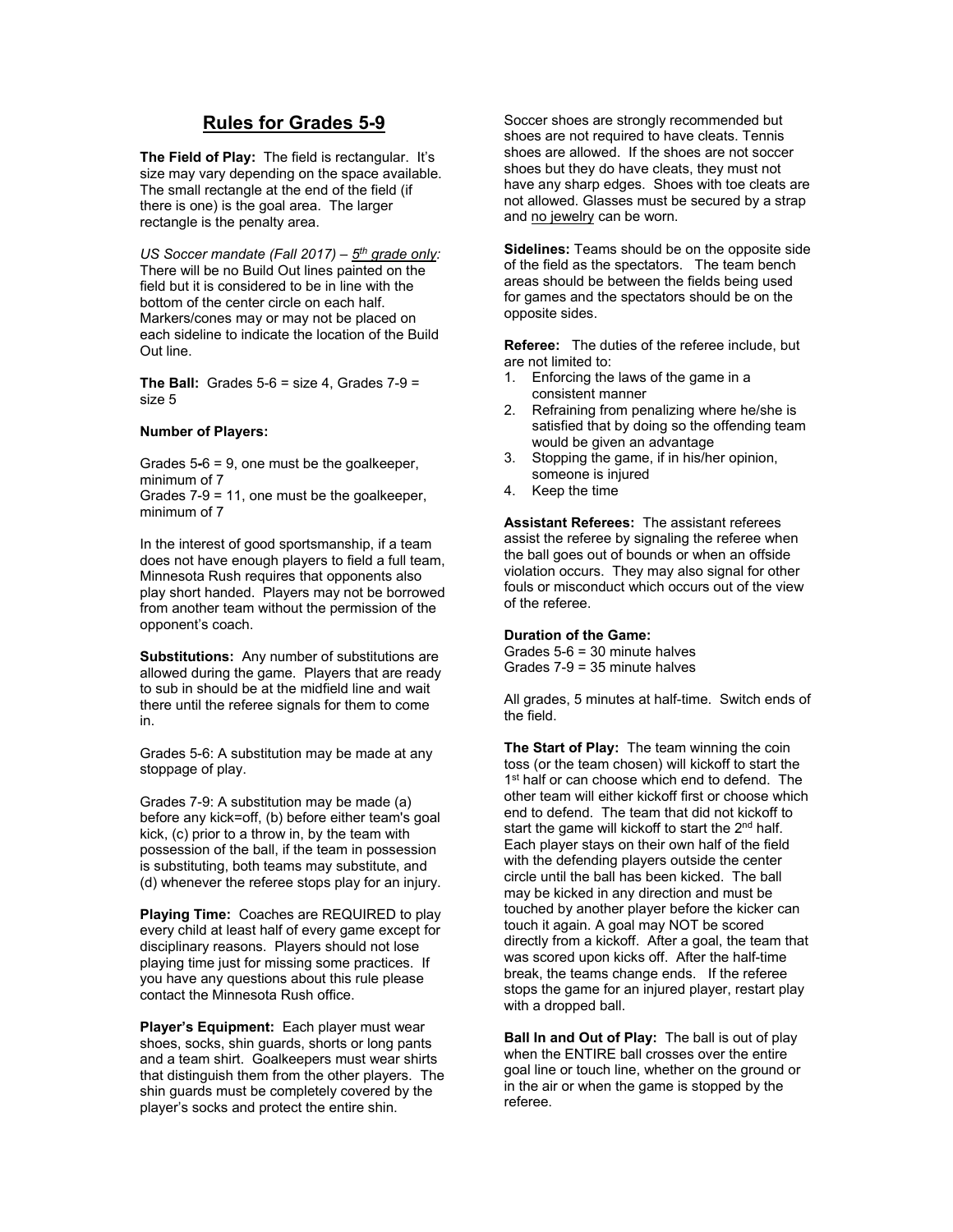**Method of Scoring:** A goal is scored when the ENTIRE ball crosses over the entire goal line into the goal.

**Throw-In:** When the ball completely crosses the touch line, the ball is put back into play by a throw-in from the spot where the ball went out, by a player from the team opposite to that of the player that touched it last. The player must face the field of play, have both feet on the ground on or outside the touch line and throw the ball with both hands from behind and over their head. The thrower may not play the ball again until it has been touched by another player. A goal may not be scored directly from a throw-in.

**Goal Kick:** A goal kick is taken when the ball completely crosses the goal line on either side of the goal and was last touched by the attacking team. The ball is put back into play by a kick from anywhere within the goal area by a player from the defending team. All members of the attacking team must be outside the penalty area while the kick is being taken. The ball must go outside the penalty area before it may be played again by either team. If the ball does not go outside the penalty area, the goal kick is retaken. The kicker may not touch the ball again until it is touched by another player. A goal MAY be scored directly from a goal kick.

**Build Out Zone:** *US Soccer mandate (Fall 2017) – 5th grade only:* When a team is awarded a goal kick, a free kick inside their own Build Out lin or the goalie gains possession of the ball, all opposing players must drop behind the Build Out line to facilitate playing out of the back. Once the ball is back in play, (i.e. the goal kick is taken or the goalie releases the ball from his/her hands) the defending players may cross the line.

The goalie/kick taker can put the ball in play before the opponent has retreated to the Build Out line if they choose to. Play resumes as normal once the ball is put into play.

**Punting:** *US Soccer mandate (Fall 2017) – 5th grade only:* Goalies are not allowed to punt or drop kick the ball. If the goalie punts the ball, an indirect free kick will be awarded from the spot of the offense. When it occurs in the goal area (if there is one), then the indirect free kick is taken on the goal area line nearest the offense.

**Corner Kick:** A corner kick is taken when the ball completely crosses the goal line on either side of the goal and was last touched by the defending team. The ball is placed within 1 yard of the corner of the field, nearest to where it went out. The kick is taken by a player from the attacking team. Opponents must be at least the

required distance from the ball until it is kicked. The kicker may not kick the ball again until it is touched by another player. A goal MAY be scored directly from a corner kick.

**Heading:** *US Soccer mandate (Spring 2016):* "As part of U.S. Soccer's Player Safety Campaign, players in  $5<sup>th</sup>$  grade or younger are prohibited from heading the ball in practice and in games. To this end, when a player deliberately heads the ball in a game, an indirect free kick should be awarded to the opposing team from the spot of the offense. If the deliberate header occurs in the goal area, the indirect free kick should be taken outside the goal area line at the point nearest to where the infringement occurred. If a player does not deliberately head the ball, then play should continue."

**Offside:** A player is in an offside position when the player is closer to the other team's goal line than both (a) the ball and (b) the second-to-last opponent, unless the attacking player is in their own half of the field. A player should only be penalized for being in an offside position when the ball is played to them by a teammate and they are or become actively involved in the play.

A player shall not be declared offside (a) merely because they are in an offside position or (b) if they receive the ball directly from a goal kick, corner kick or throw-in. Offside shall be judged from the moment the ball is kicked by one of their teammates, not when the player receives the ball.

**Fouls and Misconduct:** a direct free-kick shall be given to the other team when a player commits any of the following 6 offenses in a careless or reckless manner or with excessive force:

- 1. Kicks or attempts to kick an opponent
- 2. Trips or attempts to trip an opponent
- 3. Jumps at an opponent
- 
- 4. Charges an opponent<br>5. Strikes or attempts to s Strikes or attempts to strike an opponent
- 6. Pushes an opponent

Or a player commits any of the following 3 offenses:<br>1. Spits

- Spits at an opponent
- 2. Holds an opponent
- 3. Handles the ball deliberately (not just the ball hitting a player)

If a player commits any of these fouls in their own penalty area, the other team will be given a penalty kick.

Additionally, an indirect free kick shall be given to the other team when a player commits any of the following: